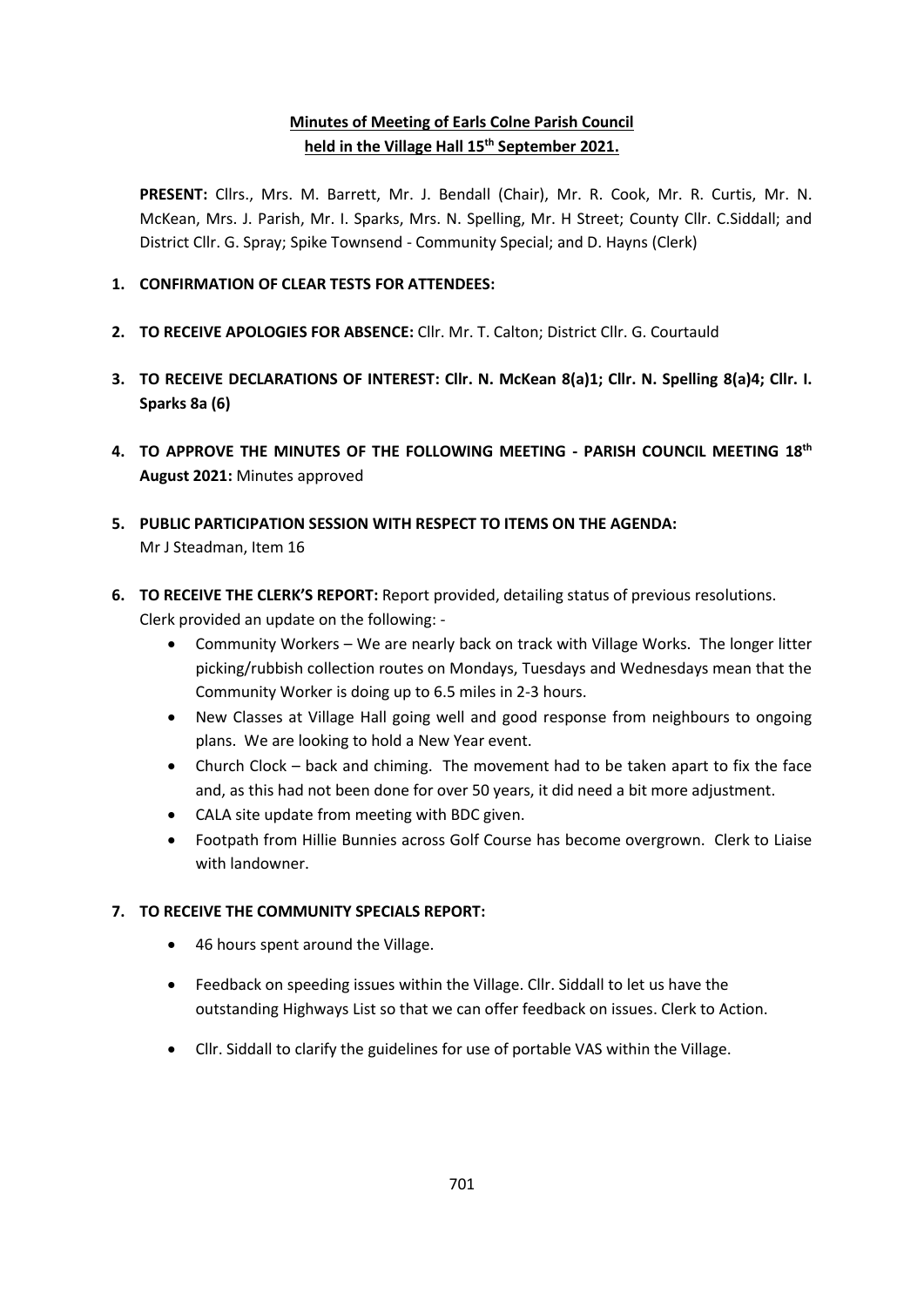### **8. PLANNING:**

|  | a) Decisions reached by Braintree District Council as follows: - |  |  |  |  |
|--|------------------------------------------------------------------|--|--|--|--|
|--|------------------------------------------------------------------|--|--|--|--|

| <b>Application No.</b> | Location                    | <b>Description</b>                                                                | <b>BDC Decision Minutes</b>  |  |  |
|------------------------|-----------------------------|-----------------------------------------------------------------------------------|------------------------------|--|--|
|                        |                             |                                                                                   |                              |  |  |
|                        |                             |                                                                                   |                              |  |  |
|                        |                             |                                                                                   |                              |  |  |
| 21/02230/TPOCO         | The Old Red House           | Notice of intent to carry out works to tree in a Conservation Area – Fell Hollies | <b>Application Permitted</b> |  |  |
| N                      |                             | along boundary of meadow to clear view of Oak                                     |                              |  |  |
| 21/02186/TPO           | 20 Morleys Road Earls       | 5Notice of intent to carry out works to trees protected by Tree Preservation      | <b>Application Permitted</b> |  |  |
|                        | Colne Essex CO6 2NT         | Order 40/00 - Reduce Oak by 3 meters, building inspector has said the tree is     |                              |  |  |
|                        |                             | growing too close to the chimney and buildings, if left to grow much bigger it co |                              |  |  |
|                        |                             | cause issues                                                                      |                              |  |  |
|                        |                             |                                                                                   |                              |  |  |
| 21/02252/FUL           | Olivers Plants Broomfield   | Retention of air source heat pump                                                 | <b>Application Permitted</b> |  |  |
|                        | <b>Farm Nurseries</b>       |                                                                                   |                              |  |  |
|                        |                             |                                                                                   |                              |  |  |
|                        | CO62JX                      |                                                                                   |                              |  |  |
|                        |                             |                                                                                   |                              |  |  |
|                        |                             |                                                                                   |                              |  |  |
| 21/01948/FUL           | Unit 11 The Airfield Earls  | Erection of warehouse canopy extension                                            | <b>Application Permitted</b> |  |  |
|                        | Colne Essex CO6 2NS         |                                                                                   |                              |  |  |
|                        |                             |                                                                                   |                              |  |  |
| 21/01234/FUL           | Land Adj 7 Curds Road       | Construction of 40m x 20m manege for private use                                  | <b>Application Permitted</b> |  |  |
|                        | Earls Colne Essex CO6       |                                                                                   |                              |  |  |
|                        | 2JS                         |                                                                                   |                              |  |  |
| 21/01522/FUL           | <b>Meadow Croft Station</b> | Re-Consultation - revised plans                                                   | <b>Application Permitted</b> |  |  |
|                        |                             |                                                                                   |                              |  |  |
|                        | Road CO6 2ER                |                                                                                   |                              |  |  |

# b) Current Applications were reviewed by the Parish Council as follows: -

| <b>Application</b> | Location                                                 | <b>Description</b>                                                                                                                                                                                                                                                       | <b>Parish Council Decision</b>                                                                                                                                                                  |
|--------------------|----------------------------------------------------------|--------------------------------------------------------------------------------------------------------------------------------------------------------------------------------------------------------------------------------------------------------------------------|-------------------------------------------------------------------------------------------------------------------------------------------------------------------------------------------------|
| No.                |                                                          |                                                                                                                                                                                                                                                                          |                                                                                                                                                                                                 |
| 21/02692/HH        | The Cart Lodge Peartree Hall<br>Coggeshall Road CO6 2JS  | Conversion and enlargement of stable block to create a<br>residential annexe.                                                                                                                                                                                            | No Objections - with the<br>suggestion that there is a Caveat<br>that the dwelling stays connected<br>to the main residence and is not<br>offered as a separate dwelling for<br>sale or rental. |
| 21/02668/TPOCON    | River House Lower Holt CO6 2PH                           | Notice of intent to carry out works to tree in a<br>Conservation Area - Fell Holly tree, its growing too large<br>and leaning over the neighbour's garden steam train<br>track. We would like to remove and plant something<br>smaller.                                  | No Objections                                                                                                                                                                                   |
| 21/02624/LBC       | <b>Blackberry Barn Burnthouse Road</b><br><b>CO6 1AS</b> | Alterations and erection of a two-storey extension of<br>residential barn                                                                                                                                                                                                | No Objections                                                                                                                                                                                   |
| 21/02608/HH        | <b>Sunset High Street</b>                                | Demolition of existing conservatory and erection of front<br>extension                                                                                                                                                                                                   | No Objections                                                                                                                                                                                   |
| 21/02567/LBC       | Colne Place 97 High Street<br>CO <sub>6</sub> 2RB        | Change of Use of Care Home (Class C2) and conversion<br>building to residential use (Class C3) consisting of 1 x 1<br>bed, 4 x 2 bed and 4 x 3 bed (total 9 residential units)<br>external alterations/demolition, new internal service drive<br>and car parking layout. | No Objections - but there<br>are concerns that the<br>current parking provided in<br>the application, due to the<br>location of the property and<br>current surrounding                         |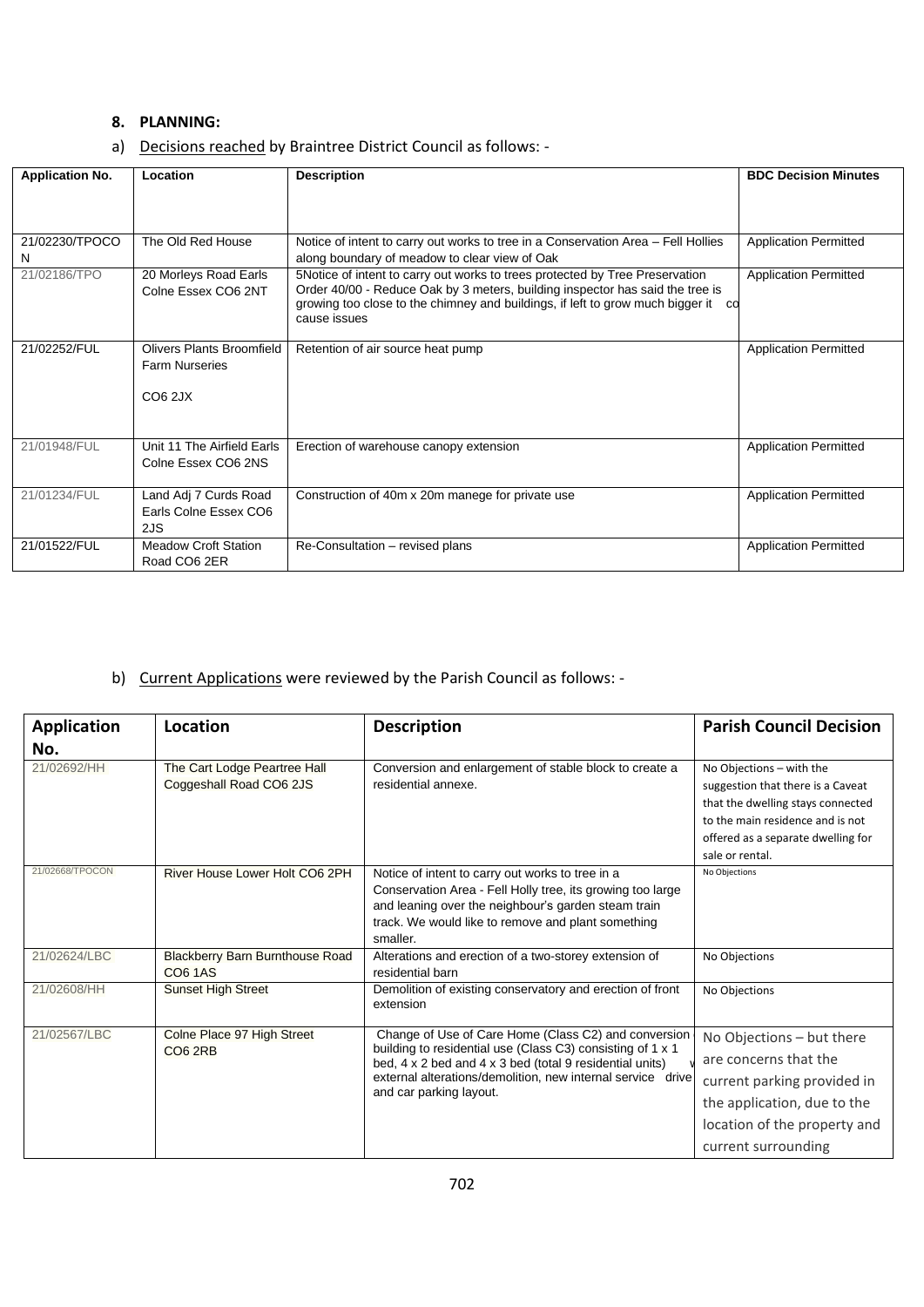|             |                                                         |                                                                                                                                                    | buildings is not adequate. |
|-------------|---------------------------------------------------------|----------------------------------------------------------------------------------------------------------------------------------------------------|----------------------------|
| 21/02547/HH | 2NH                                                     | 14 The Croft Earls Colne Essex CO fTwo storey front and rear extension, replacement single<br>storey rear extension and single storey outbuilding. | No Objection               |
| 21/02537/HH | Magnolia View Colne Green Farm<br>Halstead Road CO6 2NG | Installation of a single storey detached garden outbuilding                                                                                        | No Objection               |

- Feedback from the Planning Committee on 14<sup>th</sup> September 2021 to be provided by Cllr. Spray. Clerk to Action.
- **9. TO RECEIVE COUNCILLOR RESIGNATION AND REVIEW PROCESS FOR THE CASUAL VACANCY:** Final date for receipt of requests is 20<sup>th</sup> September 2021.

## **10. TO AMEND ROLES AND RESPONSIBILITIES FOLLOWING COUNCILLOR RESIGNATION:**

- Overhaul of Roles and Responsibilities to be undertaken before appointment of new Councillor.
- New areas and change in Councillor teams to be considered. Clerk to Action.
- Committees and responsibilities will have a designated lead going forwards.
- Call out contacts and procedure for Stores to be updated. Clerk to Action.
- Planning items can be forwarded on by the Clerk when received/a weekly check of the BDC site to be undertaken and Councillors will take it in turn to coordinate replies. Clerk to Action.

## **11. REQUEST FOR PURCHASE OF SCRIBE SOFTWARE:**

• Vote taken and approval for the purchase given. Clerk to Action

## **12. COUNCILLORS FEEDBACK ON VILLAGE OPEN MEETING/FOUR COLNES SHOW:**

- The more informal format proved popular, and we should look to undertake more of these through the year.
- There should be a team looking at different ways of engagement during these sorts of events.

## **13. REQUEST FOR STREAMLINING THE AGENDA:**

- Suggestions to be taken on board and order to be changed.
- Meetings to be kept to 2 hours if possible.
- Ongoing with changes to be tried and monitored. Clerk and Cllr. Spelling to Action.
- Minutes to be sent out in draft to full PC. Clerk to Action.

## **14. REQUEST FOR CLOSURE OF ONLINE PARISH MEDIA ACCOUNTS:**

- Facebook and Web Site to be kept as main portals.
- NALC contact to be engaged for a health check on any accounts that may be laying fallow. Clerk to Action.
- BDC Training on Media usage good practice to be looked into. Clerk to Action.